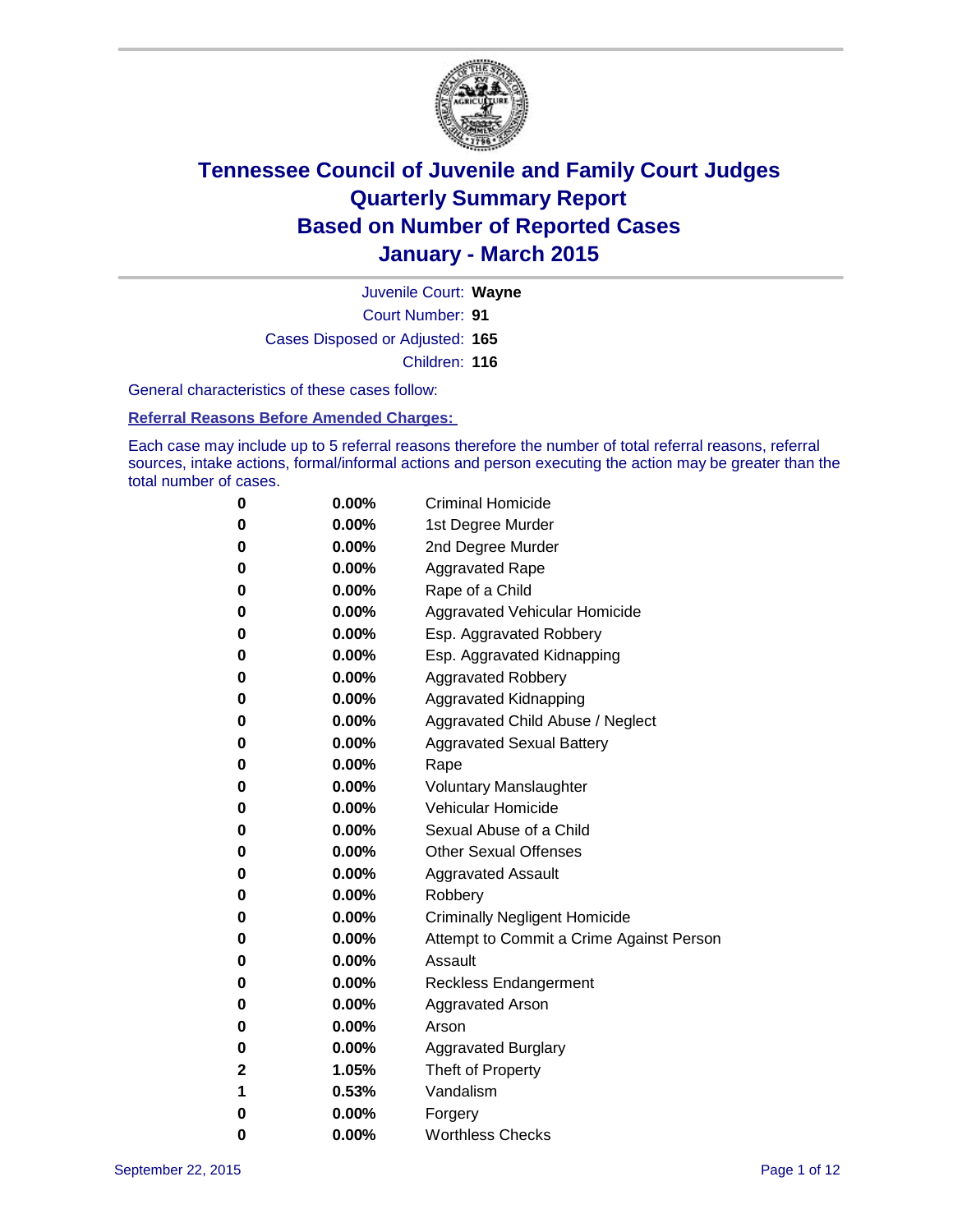

Court Number: **91** Juvenile Court: **Wayne** Cases Disposed or Adjusted: **165** Children: **116**

#### **Referral Reasons Before Amended Charges:**

Each case may include up to 5 referral reasons therefore the number of total referral reasons, referral sources, intake actions, formal/informal actions and person executing the action may be greater than the total number of cases.

| 0  | $0.00\%$ | Illegal Possession / Fraudulent Use of Credit / Debit Cards |
|----|----------|-------------------------------------------------------------|
| 0  | 0.00%    | <b>Burglary</b>                                             |
| 1  | 0.53%    | Unauthorized Use of a Vehicle                               |
| 0  | 0.00%    | <b>Cruelty to Animals</b>                                   |
| 0  | 0.00%    | Sale of Controlled Substances                               |
| 0  | 0.00%    | <b>Other Drug Offenses</b>                                  |
| 1  | 0.53%    | Possession of Controlled Substances                         |
| 0  | 0.00%    | <b>Criminal Attempt</b>                                     |
| 0  | 0.00%    | Carrying Weapons on School Property                         |
| 0  | 0.00%    | Unlawful Carrying / Possession of a Weapon                  |
| 0  | 0.00%    | <b>Evading Arrest</b>                                       |
| 0  | 0.00%    | Escape                                                      |
| 0  | 0.00%    | Driving Under Influence (DUI)                               |
| 0  | 0.00%    | Possession / Consumption of Alcohol                         |
| 0  | 0.00%    | Resisting Stop, Frisk, Halt, Arrest or Search               |
| 0  | 0.00%    | <b>Aggravated Criminal Trespass</b>                         |
| 0  | 0.00%    | Harassment                                                  |
| 0  | 0.00%    | Failure to Appear                                           |
| 0  | 0.00%    | Filing a False Police Report                                |
| 0  | 0.00%    | <b>Criminal Impersonation</b>                               |
| 0  | 0.00%    | <b>Disorderly Conduct</b>                                   |
| 0  | 0.00%    | <b>Criminal Trespass</b>                                    |
| 0  | 0.00%    | <b>Public Intoxication</b>                                  |
| 0  | 0.00%    | Gambling                                                    |
| 13 | 6.84%    | <b>Traffic</b>                                              |
| 0  | 0.00%    | <b>Local Ordinances</b>                                     |
| 1  | 0.53%    | Violation of Wildlife Regulations                           |
| 0  | 0.00%    | Contempt of Court                                           |
| 6  | 3.16%    | Violation of Probation                                      |
| 0  | 0.00%    | Violation of Aftercare                                      |
| 0  | 0.00%    | <b>Unruly Behavior</b>                                      |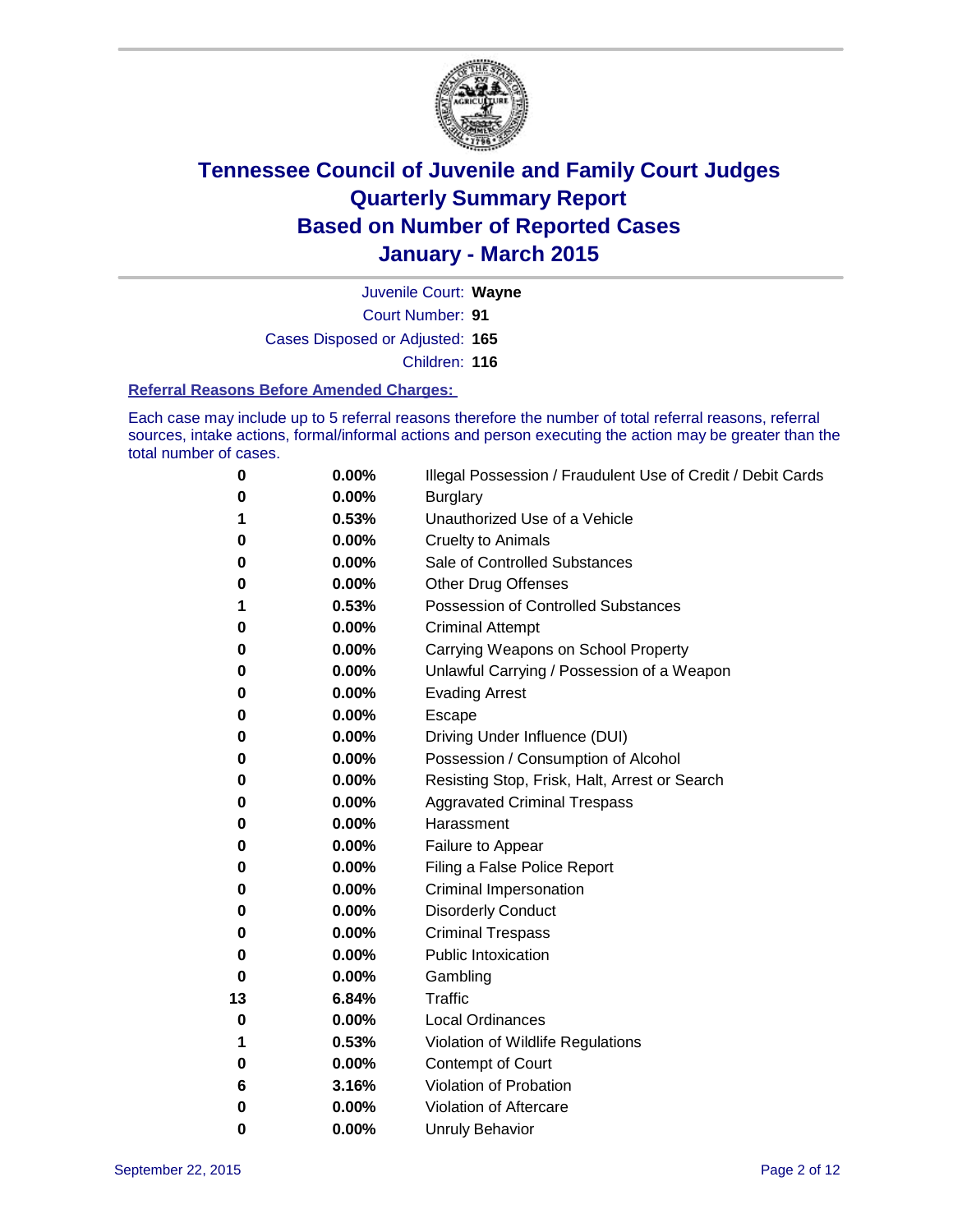

Court Number: **91** Juvenile Court: **Wayne** Cases Disposed or Adjusted: **165** Children: **116**

#### **Referral Reasons Before Amended Charges:**

Each case may include up to 5 referral reasons therefore the number of total referral reasons, referral sources, intake actions, formal/informal actions and person executing the action may be greater than the total number of cases.

| 2   | 1.05%    | Truancy                               |
|-----|----------|---------------------------------------|
| 2   | 1.05%    | In-State Runaway                      |
| 0   | 0.00%    | Out-of-State Runaway                  |
| 1   | 0.53%    | Possession of Tobacco Products        |
| 0   | $0.00\%$ | Violation of a Valid Court Order      |
| 0   | 0.00%    | Violation of Curfew                   |
| 0   | 0.00%    | Sexually Abused Child                 |
| 0   | 0.00%    | <b>Physically Abused Child</b>        |
| 0   | 0.00%    | Dependency / Neglect                  |
| 0   | 0.00%    | <b>Termination of Parental Rights</b> |
| 0   | 0.00%    | Violation of Pretrial Diversion       |
| 3   | 1.58%    | Violation of Informal Adjustment      |
| 115 | 60.53%   | <b>Judicial Review</b>                |
| 0   | $0.00\%$ | <b>Administrative Review</b>          |
| 8   | 4.21%    | <b>Foster Care Review</b>             |
| 13  | 6.84%    | Custody                               |
| 0   | $0.00\%$ | Visitation                            |
| 1   | 0.53%    | Paternity / Legitimation              |
| 20  | 10.53%   | Child Support                         |
| 0   | 0.00%    | <b>Request for Medical Treatment</b>  |
| 0   | 0.00%    | <b>Consent to Marry</b>               |
| 0   | $0.00\%$ | Other                                 |
| 190 | 100.00%  | <b>Total Referrals</b>                |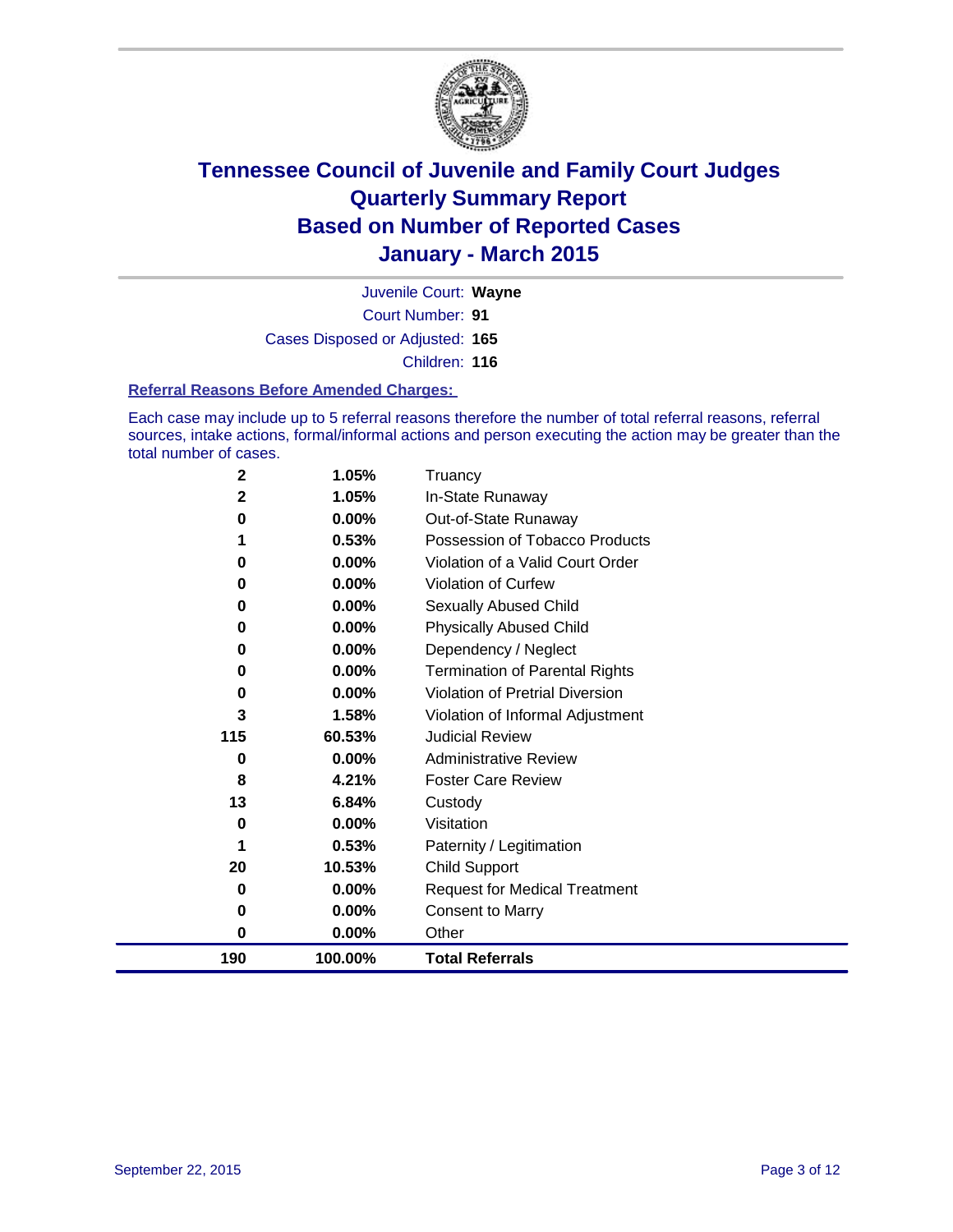

| Juvenile Court: Wayne      |                                 |                                   |  |  |  |  |
|----------------------------|---------------------------------|-----------------------------------|--|--|--|--|
| Court Number: 91           |                                 |                                   |  |  |  |  |
|                            | Cases Disposed or Adjusted: 165 |                                   |  |  |  |  |
|                            |                                 | Children: 116                     |  |  |  |  |
| <b>Referral Sources: 1</b> |                                 |                                   |  |  |  |  |
| 17                         | 8.95%                           | Law Enforcement                   |  |  |  |  |
| 3                          | 1.58%                           | Parents                           |  |  |  |  |
| 11                         | 5.79%                           | Relatives                         |  |  |  |  |
| 0                          | $0.00\%$                        | Self                              |  |  |  |  |
| $\mathbf{2}$               | 1.05%                           | School                            |  |  |  |  |
| 0                          | $0.00\%$                        | <b>CSA</b>                        |  |  |  |  |
| 27                         | 14.21%                          | <b>DCS</b>                        |  |  |  |  |
| 0                          | 0.00%                           | <b>Other State Department</b>     |  |  |  |  |
| 37                         | 19.47%                          | <b>District Attorney's Office</b> |  |  |  |  |
| 91                         | 47.89%                          | <b>Court Staff</b>                |  |  |  |  |
| 0                          | 0.00%                           | Social Agency                     |  |  |  |  |
| $\mathbf{2}$               | 1.05%                           | <b>Other Court</b>                |  |  |  |  |
| 0                          | 0.00%                           | Victim                            |  |  |  |  |
| 0                          | 0.00%                           | Child & Parent                    |  |  |  |  |
| 0                          | $0.00\%$                        | Hospital                          |  |  |  |  |
| 0                          | $0.00\%$                        | Unknown                           |  |  |  |  |
| 0                          | $0.00\%$                        | Other                             |  |  |  |  |

### **Age of Child at Referral: 2**

| 116 | 100.00%  | <b>Total Child Count</b> |
|-----|----------|--------------------------|
| 0   | $0.00\%$ | Unknown                  |
| 0   | 0.00%    | Ages 19 and Over         |
| 19  | 16.38%   | Ages 17 through 18       |
| 23  | 19.83%   | Ages 15 through 16       |
| 17  | 14.66%   | Ages 13 through 14       |
| 9   | 7.76%    | Ages 11 through 12       |
| 48  | 41.38%   | Ages 10 and Under        |
|     |          |                          |

<sup>1</sup> If different than number of Referral Reasons (190), verify accuracy of your court's data.

**100.00% Total Referral Sources**

One child could be counted in multiple categories, verify accuracy of your court's data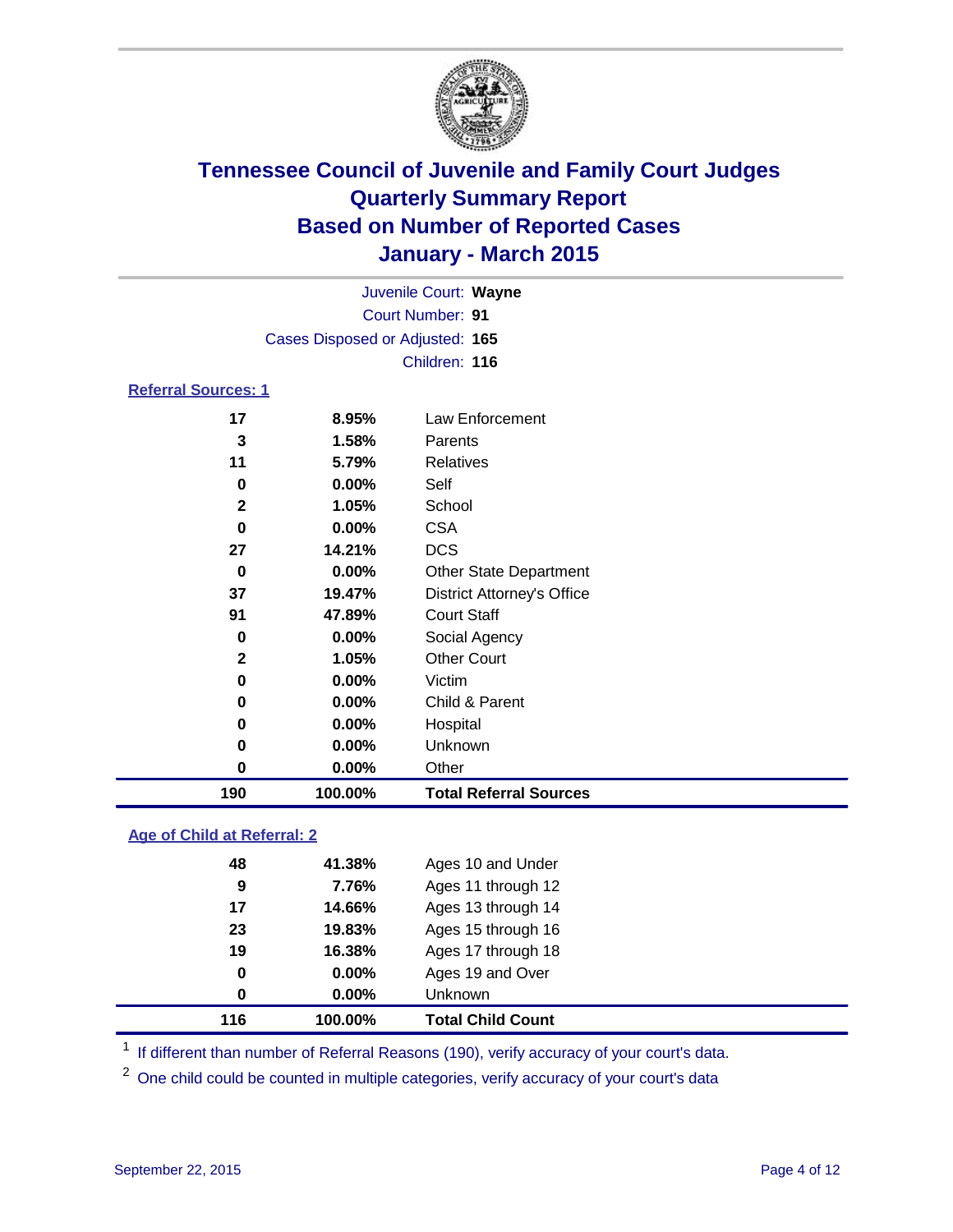

|                                         | Juvenile Court: Wayne           |                          |  |  |
|-----------------------------------------|---------------------------------|--------------------------|--|--|
|                                         | Court Number: 91                |                          |  |  |
|                                         | Cases Disposed or Adjusted: 165 |                          |  |  |
|                                         |                                 | Children: 116            |  |  |
| Sex of Child: 1                         |                                 |                          |  |  |
| 72                                      | 62.07%                          | Male                     |  |  |
| 44                                      | 37.93%                          | Female                   |  |  |
| $\bf{0}$                                | 0.00%                           | Unknown                  |  |  |
| 116                                     | 100.00%                         | <b>Total Child Count</b> |  |  |
| Race of Child: 1                        |                                 |                          |  |  |
| 107                                     | 92.24%                          | White                    |  |  |
| 1                                       | 0.86%                           | African American         |  |  |
| 0                                       | 0.00%                           | Native American          |  |  |
| $\mathbf 2$                             | 1.72%                           | Asian                    |  |  |
| 6                                       | 5.17%                           | Mixed                    |  |  |
| 0                                       | 0.00%                           | Unknown                  |  |  |
| 116                                     | 100.00%                         | <b>Total Child Count</b> |  |  |
| <b>Hispanic Origin: 1</b>               |                                 |                          |  |  |
| 6                                       | 5.17%                           | Yes                      |  |  |
| 110                                     | 94.83%                          | <b>No</b>                |  |  |
| 0                                       | 0.00%                           | Unknown                  |  |  |
| 116                                     | 100.00%                         | <b>Total Child Count</b> |  |  |
| <b>School Enrollment of Children: 1</b> |                                 |                          |  |  |
| 88                                      | 75.86%                          | Yes                      |  |  |
| 28                                      | 24.14%                          | <b>No</b>                |  |  |
| $\bf{0}$                                | 0.00%                           | Unknown                  |  |  |
| 116                                     | 100.00%                         | <b>Total Child Count</b> |  |  |

One child could be counted in multiple categories, verify accuracy of your court's data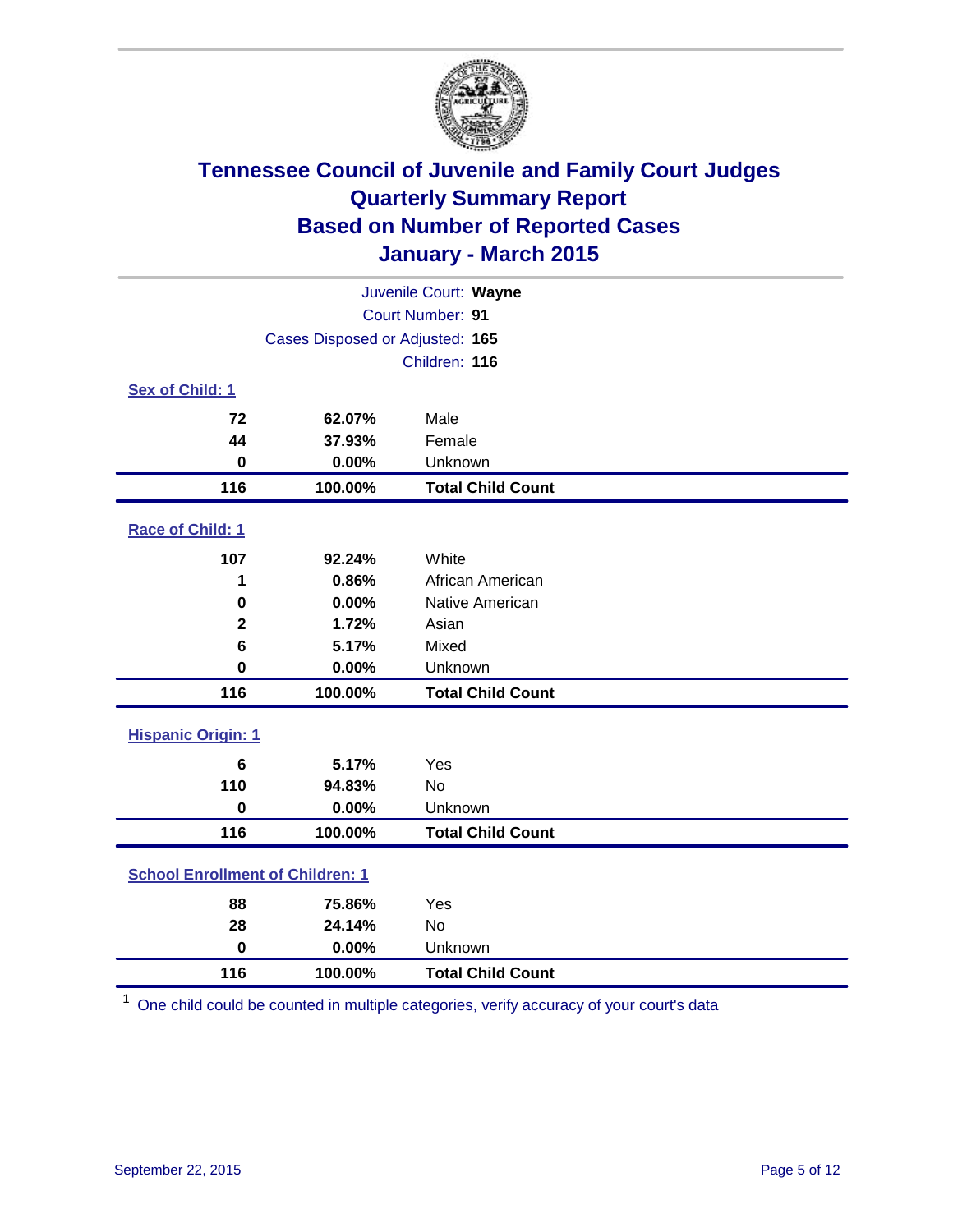

Court Number: **91** Juvenile Court: **Wayne** Cases Disposed or Adjusted: **165** Children: **116**

### **Living Arrangement of Child at Time of Referral: 1**

| 116          | 100.00%  | <b>Total Child Count</b>     |
|--------------|----------|------------------------------|
| 0            | $0.00\%$ | Other                        |
| 0            | $0.00\%$ | Unknown                      |
| 1            | 0.86%    | Independent                  |
| 0            | $0.00\%$ | In an Institution            |
| 3            | 2.59%    | In a Residential Center      |
| 1            | 0.86%    | In a Group Home              |
| 21           | 18.10%   | With Foster Family           |
| $\mathbf{2}$ | 1.72%    | With Adoptive Parents        |
| 25           | 21.55%   | <b>With Relatives</b>        |
| 5            | 4.31%    | With Father                  |
| 35           | 30.17%   | <b>With Mother</b>           |
| $\mathbf{2}$ | 1.72%    | With Mother and Stepfather   |
| 2            | 1.72%    | With Father and Stepmother   |
| 19           | 16.38%   | With Both Biological Parents |
|              |          |                              |

#### **Type of Detention: 2**

| 0        | $0.00\%$ | Non-Secure Placement         |  |
|----------|----------|------------------------------|--|
| 0        | $0.00\%$ | Juvenile Detention Facility  |  |
| 0        | $0.00\%$ | Jail - Complete Separation   |  |
| 0        | 0.00%    | Jail - Partial Separation    |  |
| 0        | $0.00\%$ | Jail - No Separation         |  |
| 0        | $0.00\%$ | <b>Psychiatric Hospital</b>  |  |
| 0        | $0.00\%$ | <b>Unknown</b>               |  |
| 165      | 100.00%  | Does Not Apply               |  |
| $\bf{0}$ | $0.00\%$ | Other                        |  |
| 165      | 100.00%  | <b>Total Detention Count</b> |  |

<sup>1</sup> One child could be counted in multiple categories, verify accuracy of your court's data

If different than number of Cases (165) verify accuracy of your court's data.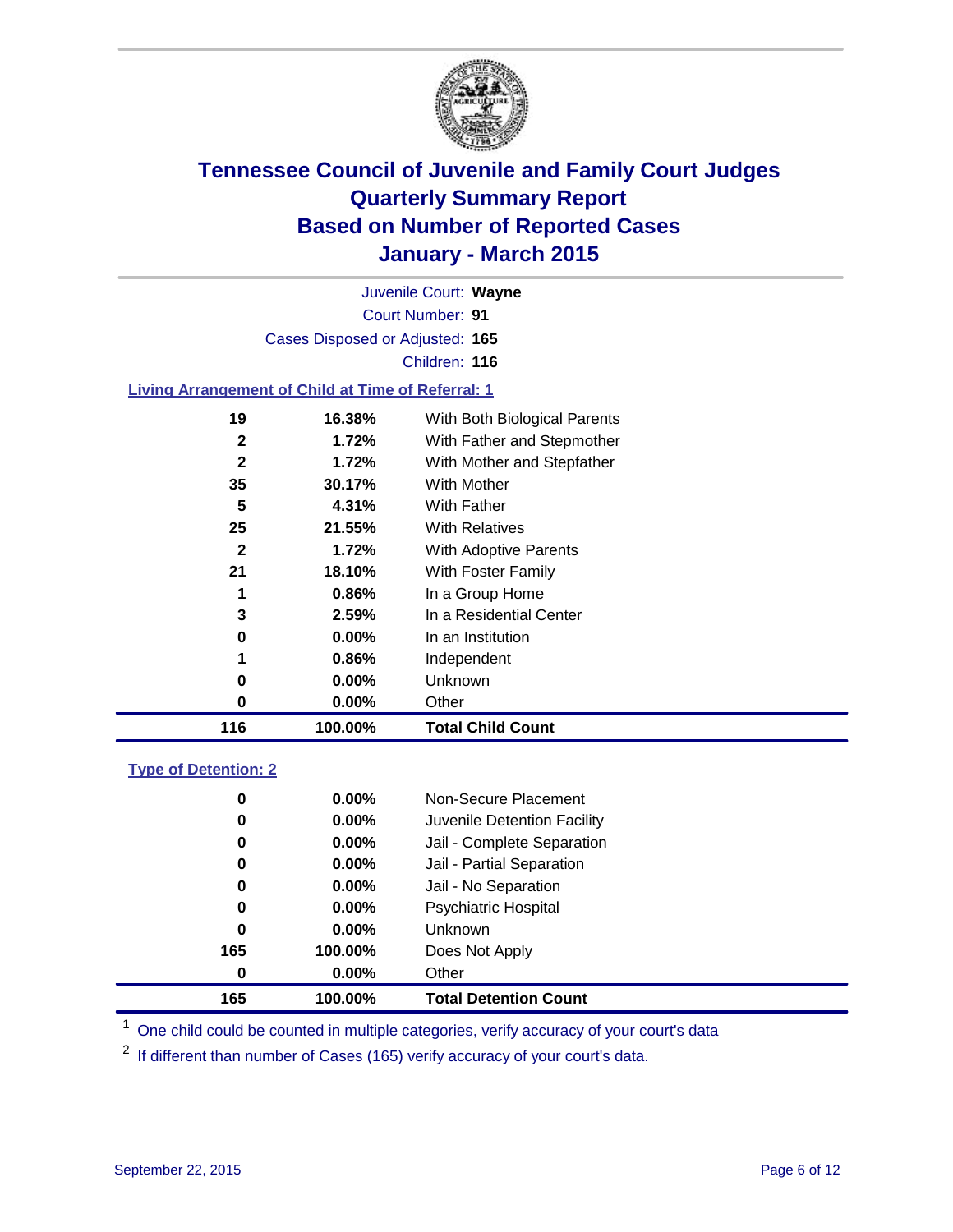

|                                                    |                                 | Juvenile Court: Wayne                |
|----------------------------------------------------|---------------------------------|--------------------------------------|
|                                                    |                                 | Court Number: 91                     |
|                                                    | Cases Disposed or Adjusted: 165 |                                      |
|                                                    |                                 | Children: 116                        |
| <b>Placement After Secure Detention Hearing: 1</b> |                                 |                                      |
| 0                                                  | 0.00%                           | Returned to Prior Living Arrangement |
| 0                                                  | 0.00%                           | Juvenile Detention Facility          |
| 0                                                  | 0.00%                           | Jail                                 |
| 0                                                  | 0.00%                           | Shelter / Group Home                 |
| 0                                                  | 0.00%                           | <b>Foster Family Home</b>            |
| 0                                                  | 0.00%                           | <b>Psychiatric Hospital</b>          |
| 0                                                  | 0.00%                           | Unknown                              |
| 165                                                | 100.00%                         | Does Not Apply                       |
| 0                                                  | 0.00%                           | Other                                |
| 165                                                | 100.00%                         | <b>Total Placement Count</b>         |
| <b>Intake Actions: 2</b>                           |                                 |                                      |
| 65                                                 | 34.21%                          | <b>Petition Filed</b>                |
| 8                                                  | 4.21%                           | <b>Motion Filed</b>                  |
| 16                                                 | 8.42%                           | <b>Citation Processed</b>            |
| 0                                                  | 0.00%                           | Notification of Paternity Processed  |
| 99                                                 | 52.11%                          | Scheduling of Judicial Review        |
| 0                                                  | 0.00%                           | Scheduling of Administrative Review  |
| $\mathbf{2}$                                       | 1.05%                           | Scheduling of Foster Care Review     |
| $\bf{0}$                                           | 0.00%                           | Unknown                              |
| 0                                                  | 0.00%                           | Does Not Apply                       |
| 0                                                  | 0.00%                           | Other                                |
| 190                                                | 100.00%                         | <b>Total Intake Count</b>            |

<sup>1</sup> If different than number of Cases (165) verify accuracy of your court's data.

<sup>2</sup> If different than number of Referral Reasons (190), verify accuracy of your court's data.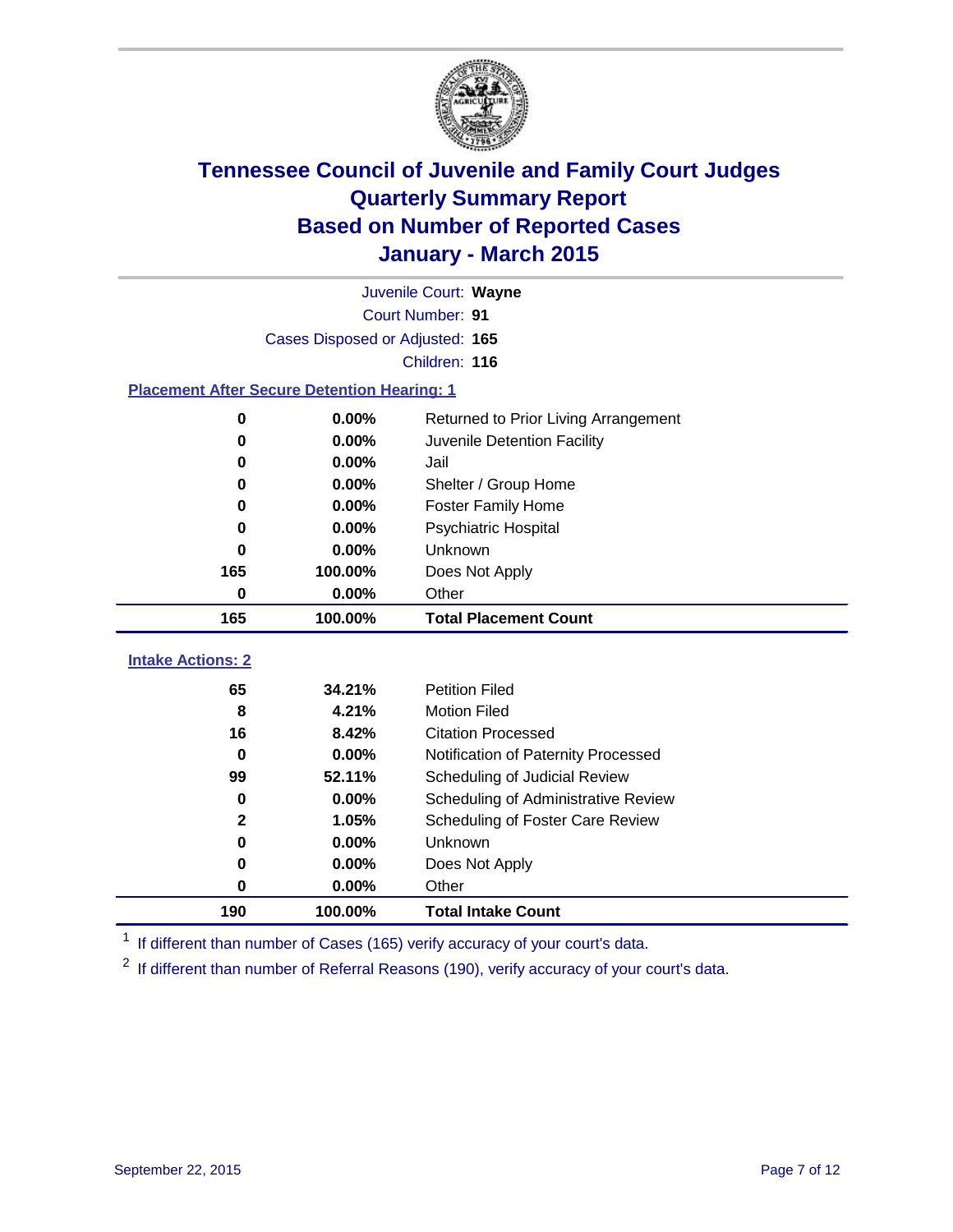

Court Number: **91** Juvenile Court: **Wayne** Cases Disposed or Adjusted: **165** Children: **116**

### **Last Grade Completed by Child: 1**

| 116                     | 100.00%        | <b>Total Child Count</b> |
|-------------------------|----------------|--------------------------|
| $\bf{0}$                | 0.00%          | Other                    |
| 0                       | 0.00%          | Unknown                  |
| 0                       | 0.00%          | Never Attended School    |
| $\mathbf 2$             | 1.72%          | Graduated                |
| 0                       | 0.00%          | <b>GED</b>               |
| 0                       | 0.00%          | Non-Graded Special Ed    |
| 1                       | 0.86%          | 12th Grade               |
| 13                      | 11.21%         | 11th Grade               |
| 20                      | 17.24%         | 10th Grade               |
| 0                       | 0.00%          | 9th Grade                |
| 6                       | 5.17%          | 9th Grade                |
| 0                       | 0.00%          | 8th Grade                |
| 4                       | 3.45%          | 8th Grade                |
| 0                       | 0.00%          | 7th Grade                |
| 7                       | 6.03%          | 7th Grade                |
| 0                       | 6.03%<br>0.00% | 6th Grade<br>6th Grade   |
| 0<br>7                  | 0.00%          | 5th Grade                |
| 7                       | 6.03%          | 5th Grade                |
| 0                       | 0.00%          | 4th Grade                |
| $\overline{2}$          | 1.72%          | 4th Grade                |
| 0                       | 0.00%          | 3rd Grade                |
| $\overline{\mathbf{2}}$ | 1.72%          | 3rd Grade                |
| 0                       | 0.00%          | 2nd Grade                |
| 4                       | 3.45%          | 2nd Grade                |
| 0                       | 0.00%          | 1st Grade                |
| 6                       | 5.17%          | 1st Grade                |
| 6                       | 5.17%          | Kindergarten             |
| 1                       | 0.86%          | Preschool                |
| 28                      | 24.14%         | Too Young for School     |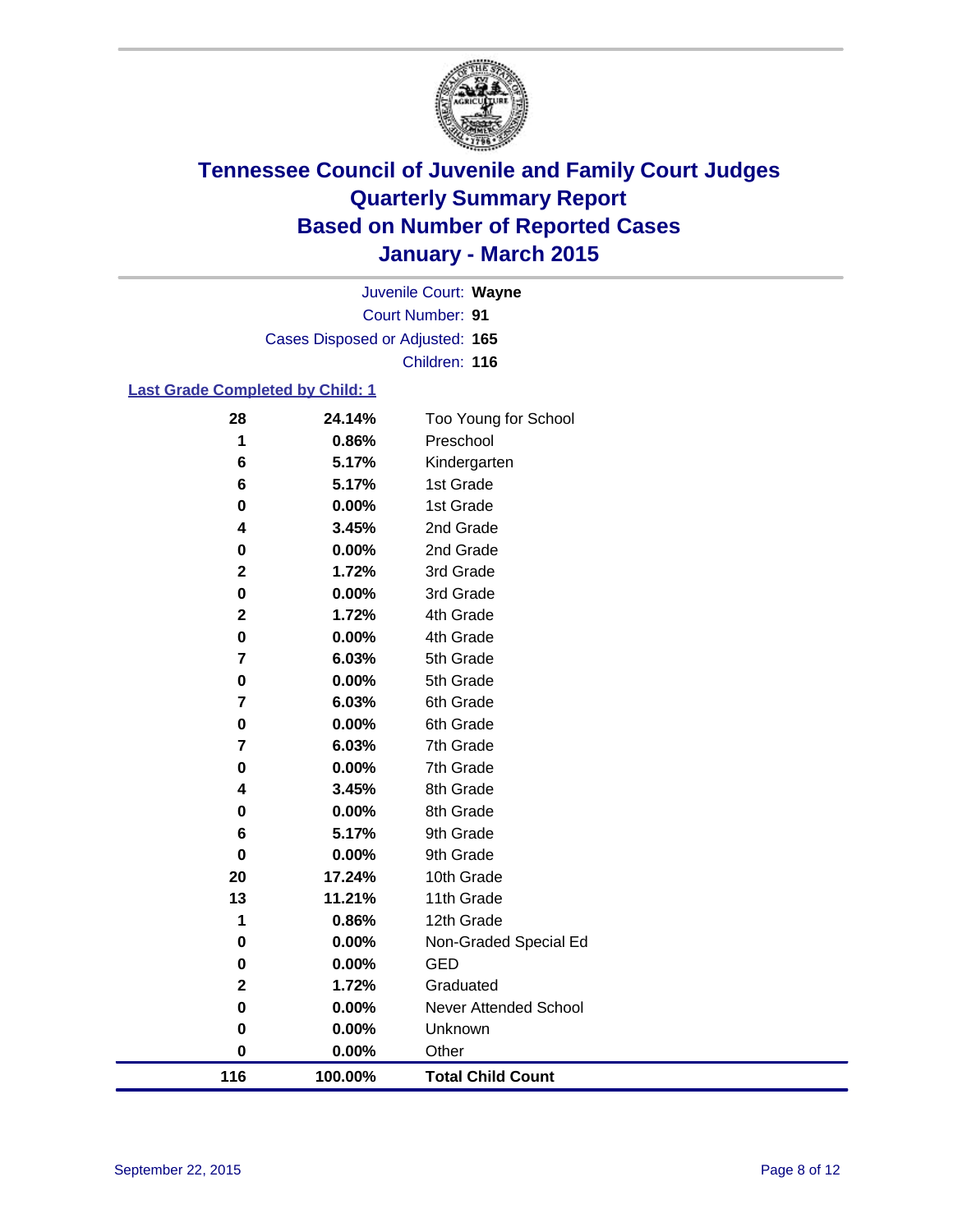

|                                         |                                 | Juvenile Court: Wayne    |
|-----------------------------------------|---------------------------------|--------------------------|
|                                         |                                 | Court Number: 91         |
|                                         | Cases Disposed or Adjusted: 165 |                          |
|                                         |                                 | Children: 116            |
| <b>Enrolled in Special Education: 1</b> |                                 |                          |
| 3                                       | 2.59%                           | Yes                      |
| 113                                     | 97.41%                          | No                       |
| 0                                       | 0.00%                           | Unknown                  |
| 116                                     | 100.00%                         | <b>Total Child Count</b> |
| $1 -$                                   |                                 |                          |

<sup>1</sup> One child could be counted in multiple categories, verify accuracy of your court's data

| <b>Action Executed By: 1</b> |
|------------------------------|
|------------------------------|

| 190<br>0 | 100.00%<br>0.00% | Judge<br>Magistrate       |
|----------|------------------|---------------------------|
| 0        | $0.00\%$         | <b>YSO</b>                |
| 0        | $0.00\%$         | Other                     |
| 0        | $0.00\%$         | Unknown                   |
| 190      | 100.00%          | <b>Total Action Count</b> |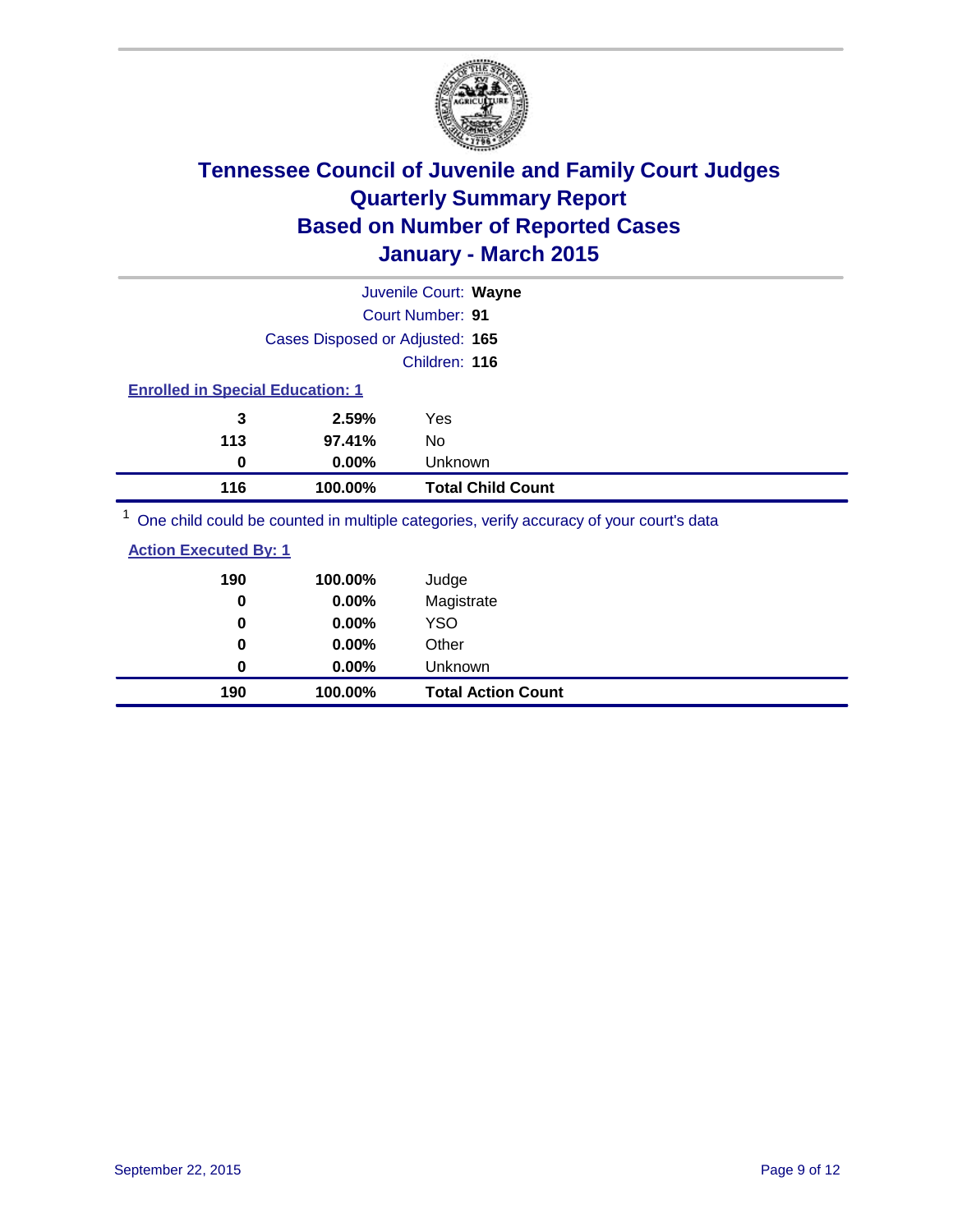

Court Number: **91** Juvenile Court: **Wayne** Cases Disposed or Adjusted: **165** Children: **116**

### **Formal / Informal Actions: 1**

| 14           | 7.37%    | Dismissed                                        |
|--------------|----------|--------------------------------------------------|
| 4            | 2.11%    | Retired / Nolle Prosequi                         |
| 28           | 14.74%   | <b>Complaint Substantiated Delinquent</b>        |
| 1            | 0.53%    | <b>Complaint Substantiated Status Offender</b>   |
| 4            | 2.11%    | <b>Complaint Substantiated Dependent/Neglect</b> |
| 0            | $0.00\%$ | <b>Complaint Substantiated Abused</b>            |
| 0            | $0.00\%$ | <b>Complaint Substantiated Mentally III</b>      |
| $\mathbf{2}$ | 1.05%    | Informal Adjustment                              |
| 0            | $0.00\%$ | <b>Pretrial Diversion</b>                        |
| 0            | $0.00\%$ | <b>Transfer to Adult Court Hearing</b>           |
| 0            | $0.00\%$ | Charges Cleared by Transfer to Adult Court       |
| 101          | 53.16%   | Special Proceeding                               |
| 4            | 2.11%    | <b>Review Concluded</b>                          |
| 32           | 16.84%   | Case Held Open                                   |
| 0            | $0.00\%$ | Other                                            |
| 0            | $0.00\%$ | Unknown                                          |
| 190          | 100.00%  | <b>Total Action Count</b>                        |

<sup>1</sup> If different than number of Referral Reasons (190), verify accuracy of your court's data.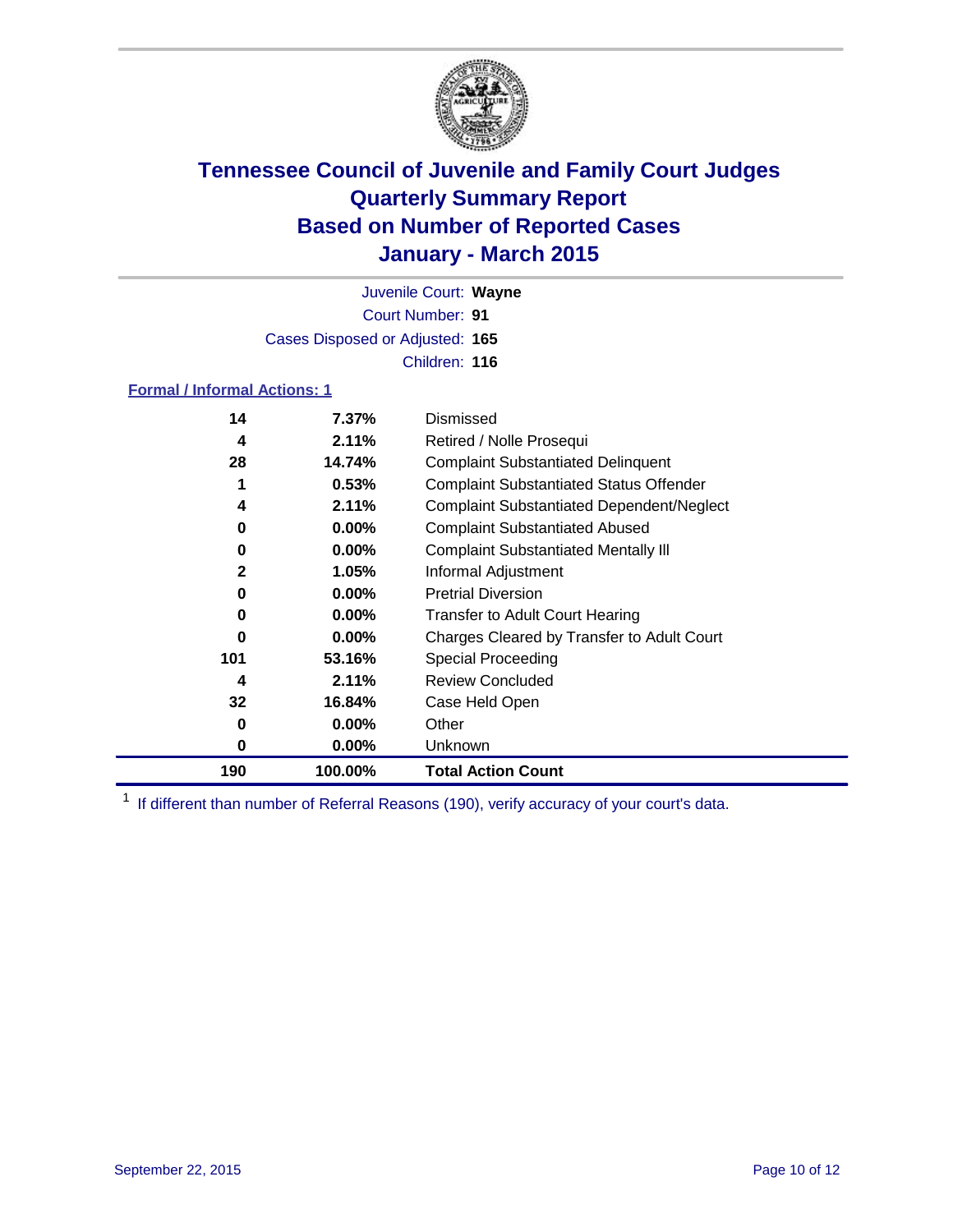

|                       |                                 | Juvenile Court: Wayne                                 |
|-----------------------|---------------------------------|-------------------------------------------------------|
|                       |                                 | Court Number: 91                                      |
|                       | Cases Disposed or Adjusted: 165 |                                                       |
|                       |                                 | Children: 116                                         |
| <b>Case Outcomes:</b> |                                 | There can be multiple outcomes for one child or case. |
| 17                    | 6.42%                           | Case Dismissed                                        |
| 3                     | 1.13%                           | Case Retired or Nolle Prosequi                        |
| 0                     | 0.00%                           | Warned / Counseled                                    |
| 82                    | 30.94%                          | Held Open For Review                                  |
| 14                    | 5.28%                           | Supervision / Probation to Juvenile Court             |
| 0                     | 0.00%                           | <b>Probation to Parents</b>                           |
| 0                     | 0.00%                           | Referral to Another Entity for Supervision / Service  |
| 1                     | 0.38%                           | Referred for Mental Health Counseling                 |
| 0                     | 0.00%                           | Referred for Alcohol and Drug Counseling              |
| 0                     | 0.00%                           | <b>Referred to Alternative School</b>                 |
| 0                     | 0.00%                           | Referred to Private Child Agency                      |
| 6                     | 2.26%                           | Referred to Defensive Driving School                  |
| 1                     | 0.38%                           | Referred to Alcohol Safety School                     |
| 0                     | 0.00%                           | Referred to Juvenile Court Education-Based Program    |
| 0                     | 0.00%                           | Driver's License Held Informally                      |
| 0                     | 0.00%                           | <b>Voluntary Placement with DMHMR</b>                 |
| 0                     | 0.00%                           | <b>Private Mental Health Placement</b>                |
| 0                     | 0.00%                           | <b>Private MR Placement</b>                           |
| 0                     | 0.00%                           | Placement with City/County Agency/Facility            |
| 7                     | 2.64%                           | Placement with Relative / Other Individual            |
| 5                     | 1.89%                           | Fine                                                  |
| 0                     | 0.00%                           | <b>Public Service</b>                                 |
| 1                     | 0.38%                           | Restitution                                           |
| 0                     | 0.00%                           | <b>Runaway Returned</b>                               |
| 4                     | 1.51%                           | No Contact Order                                      |
| 0                     | 0.00%                           | Injunction Other than No Contact Order                |
| U                     | 0.00%                           | <b>House Arrest</b>                                   |
| 0                     | 0.00%                           | <b>Court Defined Curfew</b>                           |
| 2                     | 0.75%                           | Dismissed from Informal Adjustment                    |
| 0                     | 0.00%                           | <b>Dismissed from Pretrial Diversion</b>              |
| 4                     | 1.51%                           | Released from Probation                               |
| 0                     | 0.00%                           | <b>Transferred to Adult Court</b>                     |
| 0                     | 0.00%                           | <b>DMHMR Involuntary Commitment</b>                   |
| 0                     | $0.00\%$                        | <b>DCS Commitment - Determinate</b>                   |